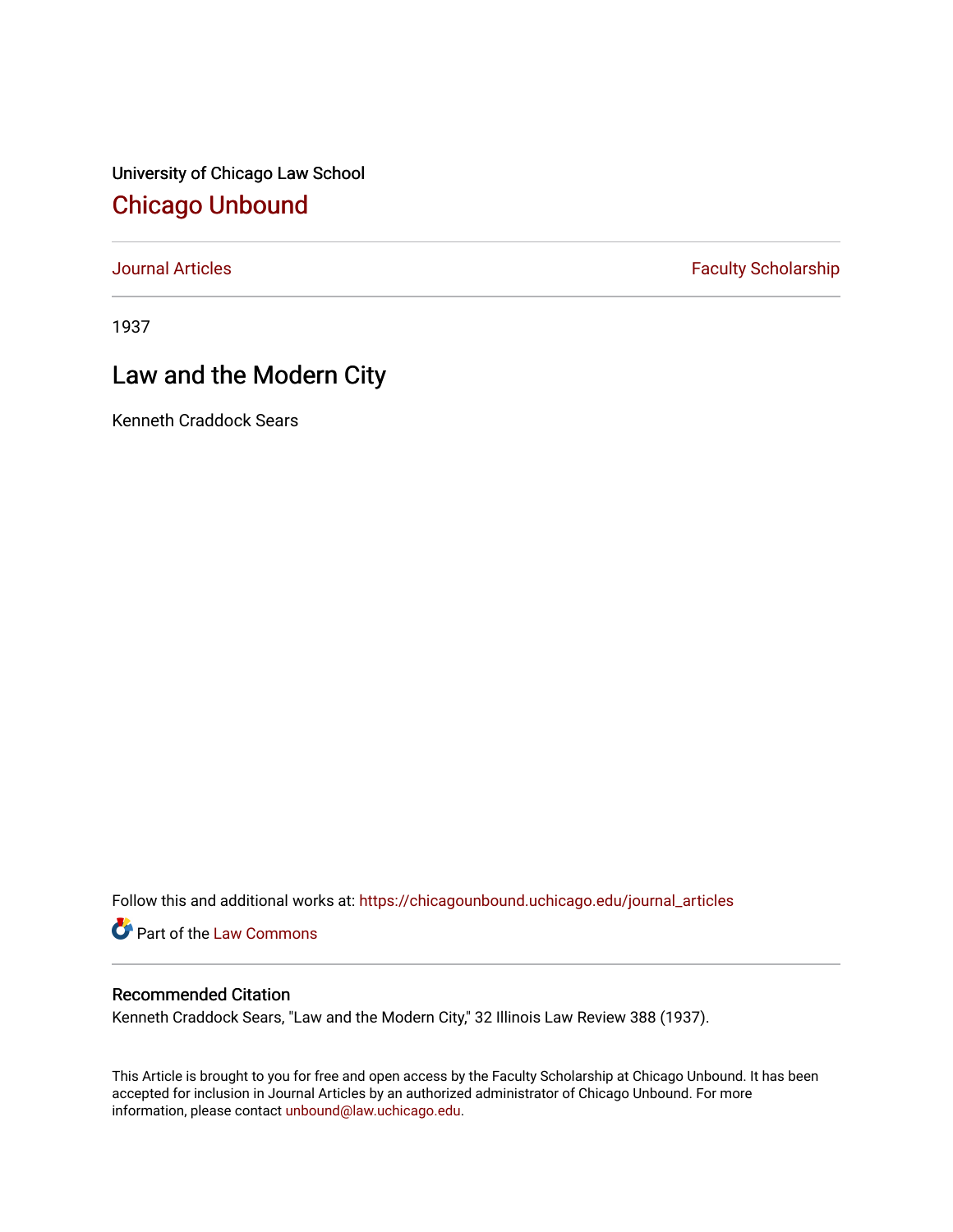*dence?* But, and this is the important point, he does show that the role of the *pax Dei* and *treugae Dei* in developing a genuine public order in Normandy has been underemphasized.

With the morass of the continental background now behind him, the last chapter -on "Anglo-Saxon Institutions and Norman Justice" is perhaps the happiest of the entire book and augurs well for the ensuing volumes. Advocates of a pre-Conquest English feudalism, paralleling conditions on the continent, will not easily overthrow doebel's position upholding the special insular situation (cf. pp. 358-59), but the continental influences which it is the purpose of this book to evaluate and establish become actively operative and transform the legal scene in England under the first Norman kings. The scope and method of this transformation is discussed in detail. A strongly centralized royal 'power grants out with scruple and care such rights as inhere in the privileges of sac and soc, the intermediate grants of toll, *team,* and *infangtheof,* and occasional extensions of the royal prerogative *forisfactura* (p. 391).

In my opinion, this work will not meet with complete agreement though it is a strong challenging presentation; nor is it by any means definitive, for many areas remain to be explored. Nevertheless, it constitutes a positive contribution that will have to be reckoned with and provides many new and suggestive avenues of approach to a very difficult field. The Legal Research Committee of the Commonwealth Fund has instituted its programme of publication with a valuable piece of research, and all students of legal history will look forward to be its continuing beneficiaries.

#### **FLoYD SEYWARD** LEAR.\*

## LAW AND THE MODERN CITY, by Barnet Hodes.<sup>1</sup> Chicago: Reilly and Lee. 1937. Pp. 107. \$1.00.

The general thesis of this group of essays is that municipal corporations, such as the City of Chicago, are in an unfortunate position in our law and that something should be done about it. The author

rejects the idea of creating city states; he toys with the idea of a municipal sovereignty thereby creating a triple rather than a dual sovereignty in this country. He is very strong for the home rule idea and he warns against any false home rule. To use the author's words: "When we discuss 'home rule' here we mean the power granted to any city to draft and amend its own charter. In that way it may control its own destiny with reference to municipal affairs today and in the future. Anything less cannot be considered true home rule." However, Mr. Hodes also makes it clear that home rule does not mean that the state must entirely abandon the government of individuals living within cities. Accordingly it seems that the program is one for home rule to the largest practical extent.

The striking weakness of Mr. Hodes' essays is that he does not set forth any plan of obtaining home rule for Illinois cities and his book is directed mainly to the consideration of Chicago's problems and the Illinois legal precedents. It is possible that he thinks that home rule in Illinois is to be obtained by a legislative grant. Apparently, however, there is no dispute that such a grant would be an unstable basis because any subsequent legislature could amend the law making the grant. If this is true, then the only way in which "true" home rule can be secured in Illinois is through provisions inserted into the Illinois constitution. It is curious how Mr. Hodes seems to avoid almost entirely any discussion of the Illinois constitution and of the greater problem of securing an amendment to or a revision of the Illinois constitution. Surely he must recognize that this is the essence of the problem. Why then does he avoid the issue? Any **man's** guess is as good as that of the reviewer. Is it because Mr. Hodes is an appointee of Mayor Kelly who, together with his political ally, Robert R. McCormick of the powerful Chicago Tribune, has done more in recent years to prevent the enactment of legislation which would make it possible to modernize the Illinois constitution than possibly any other person within the state? During the period that Mr.

**<sup>\*</sup>** Professor of History, The Rice Institute.

Corporation Counsel, **City** of Chicago.